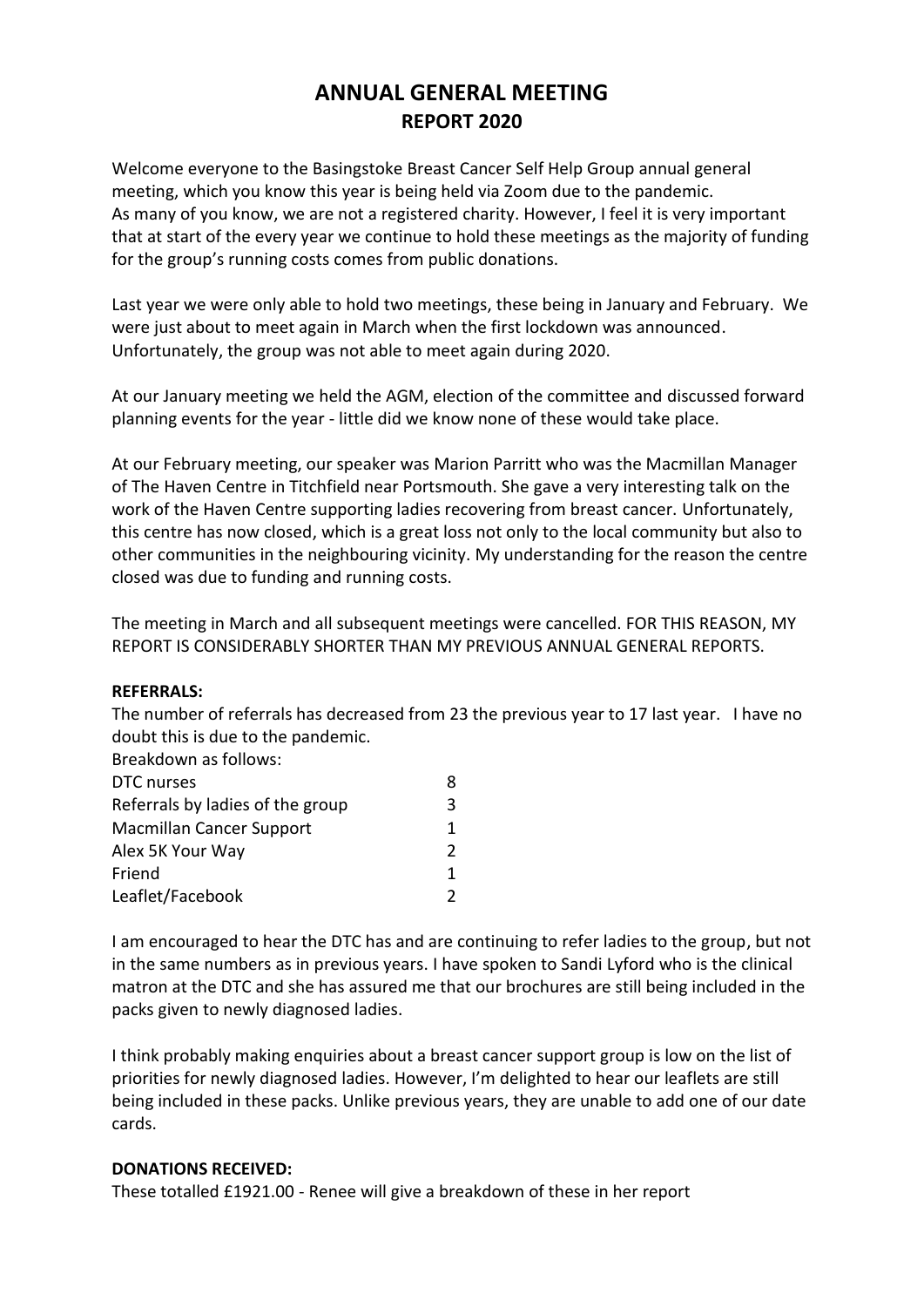## **DONATIONS MADE:**

As in previous years we continue to make a donation to St Michael's Hospice and last year we donated to the Lite up a Life Christmas appeal. This donation was made in memory of the friends we have lost. We donated £240

The group continued supporting ladies by means of a £50 cheque should they need to seek medical advice which results in a hospital admission. This goes towards the costs of travel/ parking for hospital appointment, toiletries and sundries items. This totalled £300 last year. The group will continue to support ladies in this way for the foreseeable future.

Renee will outline other financial transactions in her report.

# **NEWSLETTER:**

Grateful thanks go to Liz for writing and publishing our bi-monthly group newsletter, which she emails to all the ladies on her mailing list. The layout of these newsletters is very professional and the content very informative. For those ladies not on email, I post a printed to each of them. I know from comments I receive from the ladies how much these newsletter are appreciated and help. Thank you, Liz.

# **ZOOM MEETINGS**

We hold two meetings a week, Saturday mornings and Wednesday afternoons. The Wednesday afternoon sessions were set up for newly diagnosed ladies, but it appears that maybe it is too early for these ladies to join a Zoom meeting, so numbers have been low. The Saturday morning zoom meetings are popular and we will continue offering both of these Zoom sessions for the foreseeable future.

I would urge ladies to consider joining one or both of these meetings. Just being able to see and talk to each other we have found it lightens our spirits, makes us feel connected with friends and has given us an opportunity to seek support by discussing any concerns we may have. As a result, when we leave our Zoom meetings, I think I can speak for us all we feel less isolated. Please do give it a try - if you don't want to join the Zoom but still be part of the meeting you can do it via your phone. Liz will send you details for you to take part.

# **SOCIAL AND FUNDRAISING EVENTS** - ALL CANCELLED

We had organised and subsequently had to cancel all our fundraising and social events that had been arranged for during the year. These included:-

Barn Dance at Viables Canal trip Visits to local gardens and cream tea afterwards Skittles evening Cake sale at the Basingstoke and North Hampshire Hospital Murder mystery dinner Group Christmas dinner Christmas party.

I'm sure we will be able to enjoy all these events these once we are able to meet again.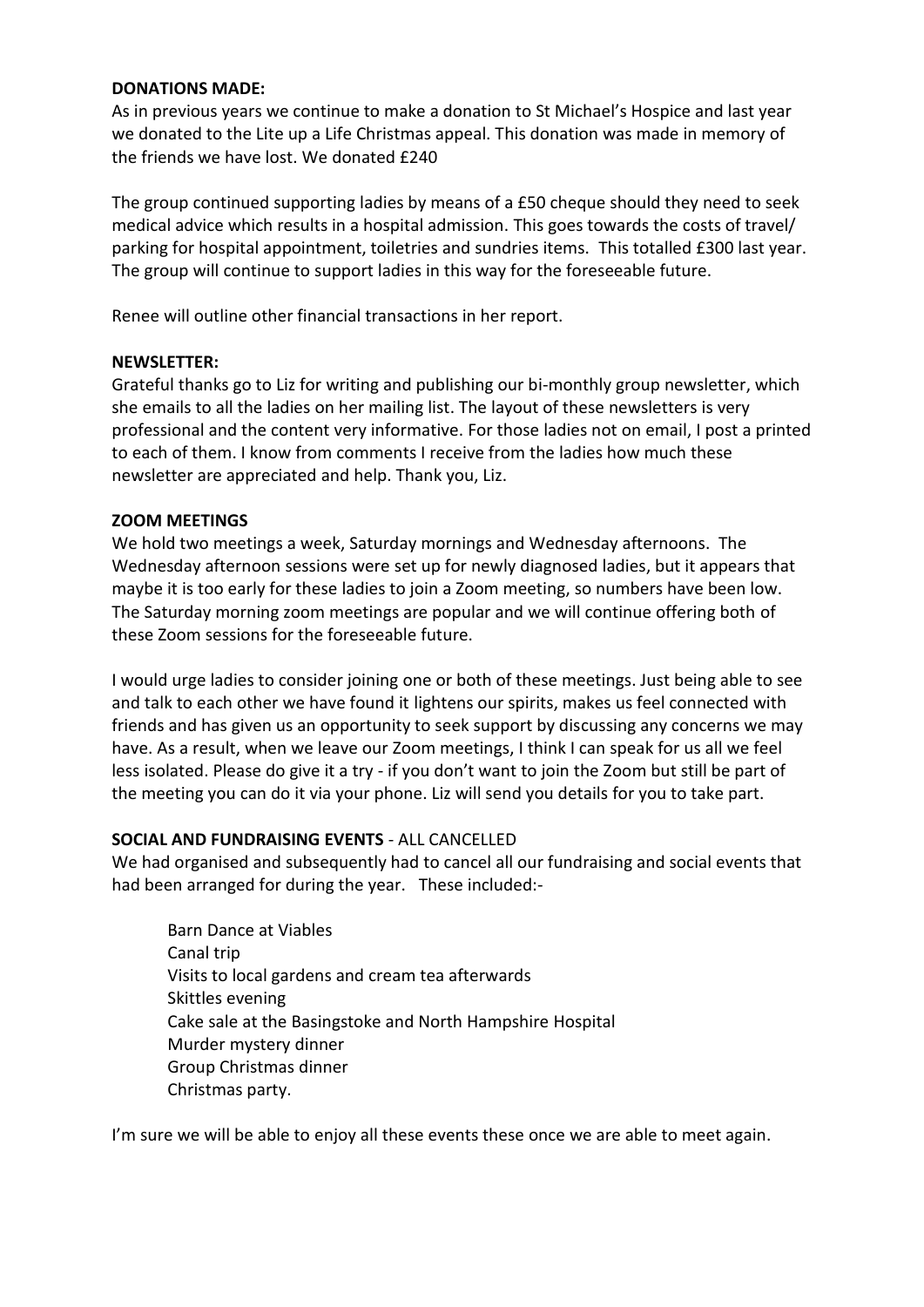# SUMMARY:

Looking back at the AGM report that I wrote for last year's meeting, it's hard to imagine just how all our lives have changed in a way none of us could have thought possible. Since March, life has been difficult for all of us, some more than others but I do want you all to know that I am here for you all.

Since the first lockdown in March, Macmillan Cancer Support and other cancer organisations have been very active in publishing material in the form of email and downloads. This includes contact telephone numbers for people seeking advice as they want you all to know they are there to help and support you during this very difficult time. The information ranges from financial help, counselling, on line support and much more. All this information was forwarded onto you which I hope you found of interest.

I would like this opportunity to publicly thank both Liz and Renee for all the help and support they have given me during this difficult year.

Liz for organising all our zoom calls, writing, compiling and sending our bi-monthly newsletters to ladies who have access to email. Setting up the group's WhatsApp chat line, which has proved to be invaluable brightening up our days with jokes, videos and encouraging notes for which we all enjoy and benefit from emotionally. On a personal note, I want to thank Liz forwarding the reams of information and emails I send to her asking her to forward them all onto you ladies - she does this by a click of a button whereas it would take considerably longer on my iPad. I am very grateful for her help in this area. Thank you, Liz.

Renee for keeping a close eye on the groups finances and for producing and sending me a copy of her monthly report. We have during this period received donations in the form of cheques and these still need to be deposited into the bank, which Renee kindly does for the group.

Unfortunately during these lockdown periods Renee, Liz and I are unable to meet for a face to face finance meeting. However, all the expenditure I have incurred on the group's behalf I send in the form of a finance report, which Renee transfers onto her master spreadsheet. Thank you, Renee.

As I end my report, I sincerely hope that in January 2022 our AGM meeting will be held in the Ark Conference Centre where we are able to meet one Tuesday in the month as before. I know this time is particularly difficult for us all but please try to stay positive, reach out to each other either by email or the phone. We all know how nice it is to receive an unexpected phone call and how it makes us all feel wanted. We as a group of ladies, all of whom have had and survived breast cancer, know this more than others.

Keep safe, keep well. Angela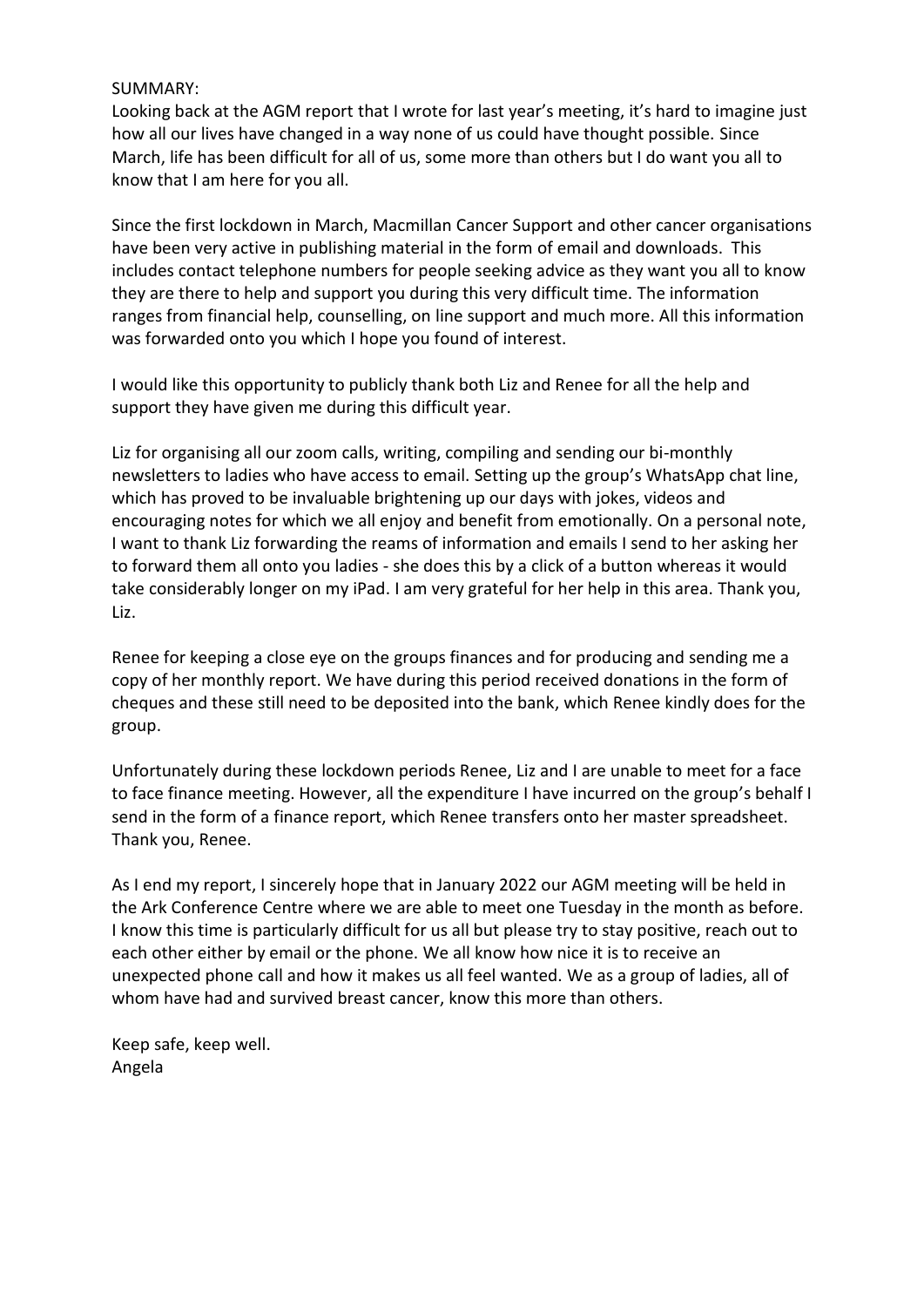#### BASINGSTOKE BREAST CANCER SELF HELP GROUP ANNUAL GENERAL MEETING HELD VIA ZOOM MEETING ON TUESDAY 26th JANUARY 2021

#### AGENDA.

- 1. Welcome
- 2. Apologies for absence
- 3. Approval of the minutes for 2019 AGM.
- 4. Chair's report.
- 5. Treasurer's presentation of accounts

6. Re-election of committee. Lyn has resigned as secretary of the group with immediate effect. At this time, I have not received any nominations to fill this position. As we are not meeting as a group this post can be held over until we meet again formally at the Ark. I will then be asking for nominations again.

7. Any other business. My apologies to Paula for omitting to thank her in my AGM report for all her hard work and input looking after the group's website. Paula redesigned our website a couple of years ago and I think you will agree with me, it reflects perfectly what the group is and who we are. Paula is also responsible for looking after the website on a weekly basis, she uploads the minutes of our monthly meetings and forwards any enquiries made on the website for me to deal with. I have always thought our website is the group's "shop window" and I hope like me you are very proud of it. Many thanks Paula we appreciate all your help.

8. Closing remarks. I want first and foremost to thank Lyn for all her help and involvement in the group over these past many years.

1) Lyn has not only been our secretary for more years than I care to mention but also helped with fundraising activities such as the annual cake sale and her involvement in organising the Barn dance we were due to hold last year but was unfortunately cancelled.

2). For years Lyn has baked and bought along delicious cakes she made herself for our monthly meetings for us to all enjoy with our tea and coffee. Lyn has never charged for the ingredients and because of the numbers of ladies attending our meetings often bought along two large cakes plus individual ones all beautifully decorated. Without exception, she is a very talented lady.

3). Lyn has on a couple of occasions has made a cake to celebrate the group's birthday. These cakes were often decorated with candles, plus the age of the group.

4) Over the years Lyn has been very supportive of the group's fundraising activities. She has helped at the Overton Sheep Fair charity stall, cooked sausages at the Sizzling Sausage weekend outside Homebase, taken part in the group's fashion shows, organised the group's annual cake sale at the hospital, sold selling tickets for the group's annual fundraising shows and much much more.

5. Lyn has also represented the group at a cheque presentation at the Wote Street Club, joined other ladies on group outings to local gardens, the Lavender Fields , the annual canal trip and many more. Lyn also attended health and wellbeing events at the Apollo Hotel.

Lyn's formal role was secretary of the group, a position she took seriously and worked diligently producing accurate minutes which she forwarded onto Paula to upload onto our website. It was with much sadness that I had to accept Lyn's resignation as the group secretary, but family circumstances has forced her to make this decision, which I completely understand and agree with. Without doubt. she will be greatly missed

I'm sure all the ladies in the group along with me wish you Lyn, Bob and your daughter Rachel all the very best in the future and you know you're always welcome to come to our group meetings anytime. Please keep in touch with us.